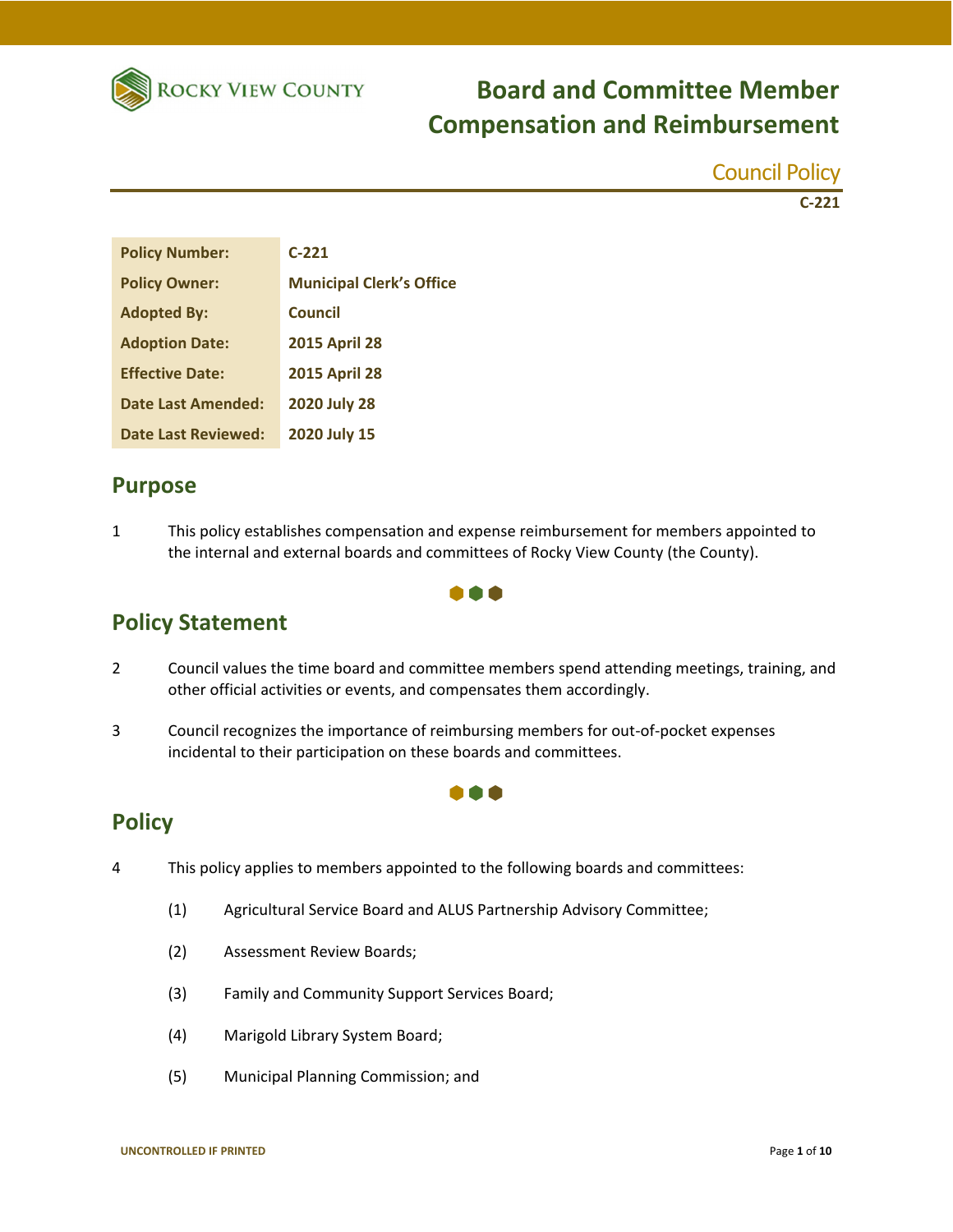

## Council Policy

**C‐221**

- (6) Subdivision and Development Appeal Board and Enforcement Appeal Committee.
- 5 The County compensates and reimburses Councillors appointed to boards and committees not listed in section 4 in accordance with County policy C‐195, Council Compensation & Expense Reimbursement.
- 6 The County compensates and reimburses members of boards and committees not listed in section 4 in accordance with that board or committee's terms of reference as approved by Council.
- 7 The County does not compensate or reimburse provincially appointed Assessment Review Boards members.
- 8 If Council creates a subcommittee or an ad hoc board or committee, the subcommittee or ad hoc board or committee members are eligible for compensation and reimbursement under this policy, unless Council directs otherwise.
- 9 If there is a discrepancy or conflict between this policy and a bylaw or terms of reference, the bylaw or terms of reference takes precedence.
- 10 The Chief Administrative Officer (CAO) makes the final decision when a member and the administrative representative disagree on the interpretation or application of this policy.

#### Compensation for time and service

- 11 The County compensates members for their attendance and participation at meetings and training on a quarterly basis at the per diem rates established in Schedule A of this policy.
- 12 The County compensates members for their attendance and participation at other official activities and events on a quarterly basis. The administrative representative determines whether the member is compensated at either the meeting or the training per diem rate in Schedule A of this policy.
- 13 The *Family and Community Support Services Regulation* does not permit the County to compensate Family and Community Support Services Board members.

#### Reimbursement for incidental expenses

14 The County reimburses members for incidental expenses at the rates listed in Schedule B of this policy.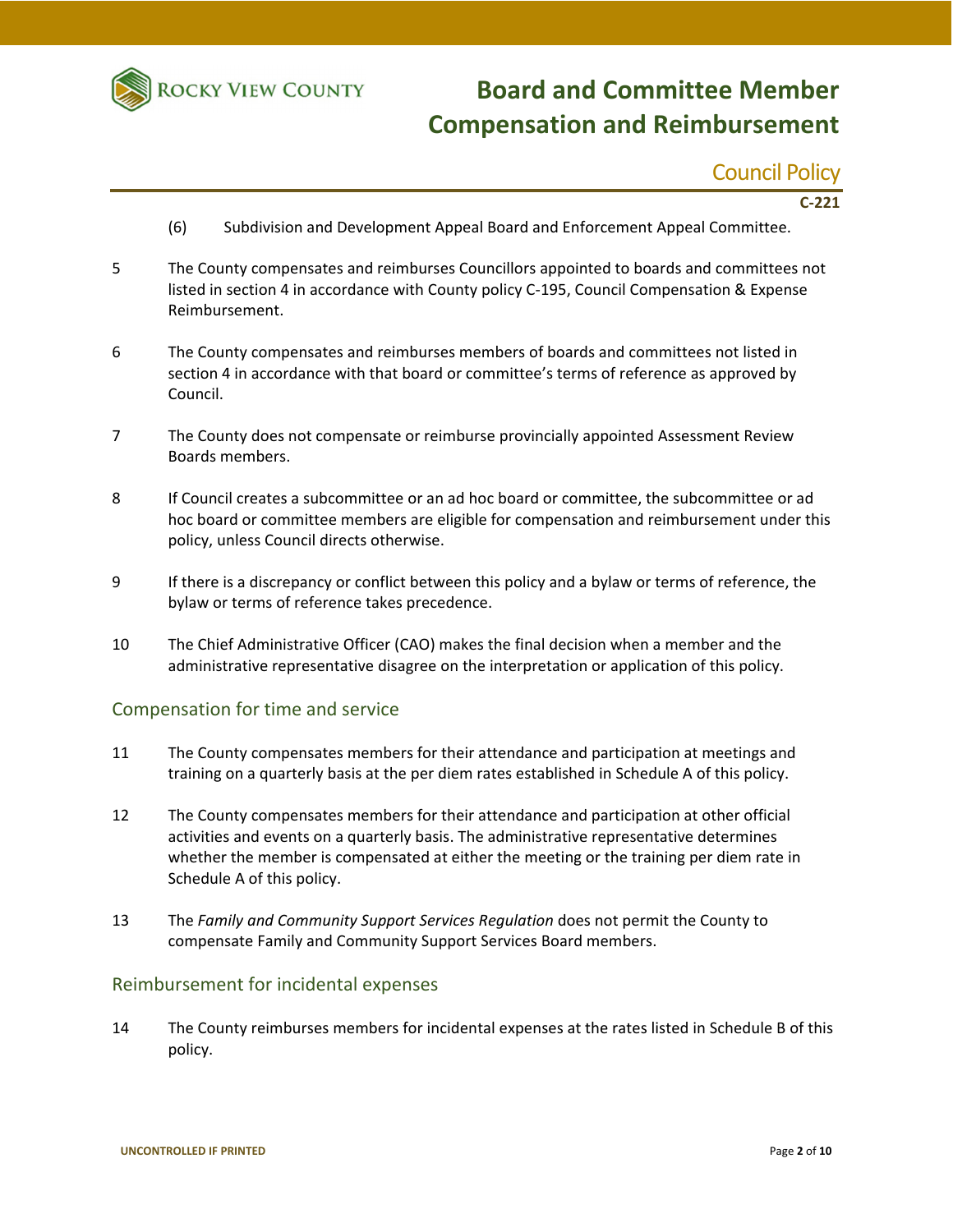

### Council Policy

**C‐221**

15 Incidental expenses outside of this policy are subject to reimbursement at the sole discretion of the CAO.

#### Claim submission

- 16 Members must submit compensation and expense claim forms to the administrative representative of their board or committee for processing in accordance with County policies, procedures, and practices*.*
- 17 If a member loses a receipt, the member may submit a reasonable replication of the receipt on an infrequent basis for approval by the CAO. The replication may be hand written. The replication must include as much detail as possible but not include GST as this cannot be substantiated. The member must also sign and date the replication.
- 18 The County does not compensate or reimburse members who fail to complete the compensation and expense claim form as prescribed by the County.
- 19 The County may not compensate members who fail to submit their compensation and expense claim form and receipts, as required, to their administrative representative before the County's seasonal closure in the year the meeting, training, other official activity and event, or incidental expense was incurred, unless the claim is approved otherwise by the CAO.

### 000

## **References**

| <b>Legal Authorities</b>                 | Family and Community Support Services Regulation, AR 218/1994<br>٠<br>Municipal Government Act, RSA 2000, c M-26<br>٠                                                                                                                                                                                                                                                                                                                                                                          |
|------------------------------------------|------------------------------------------------------------------------------------------------------------------------------------------------------------------------------------------------------------------------------------------------------------------------------------------------------------------------------------------------------------------------------------------------------------------------------------------------------------------------------------------------|
| Related Plans, Bylaws,<br>Policies, etc. | Rocky View County Bylaw C-7840-2018, Boards and Committees Bylaw<br>٠<br>Rocky View County Bylaw C-7855-2018, Board and Committee Code of<br>٠<br>Conduct Bylaw<br>Rocky View County Bylaw C-7967-2019, Municipal Planning Commission<br>$\bullet$<br>Bylaw<br>Rocky View County policy C-195, Council Compensation and Expense<br>٠<br>Reimbursement<br>Rocky View County policy A-205, Disbursements<br>$\bullet$<br>Rocky View County policy A-207, Reimbursement of Employee Expenses<br>٠ |
| <b>Related Procedures</b>                | N/A                                                                                                                                                                                                                                                                                                                                                                                                                                                                                            |
| Other                                    | N/A                                                                                                                                                                                                                                                                                                                                                                                                                                                                                            |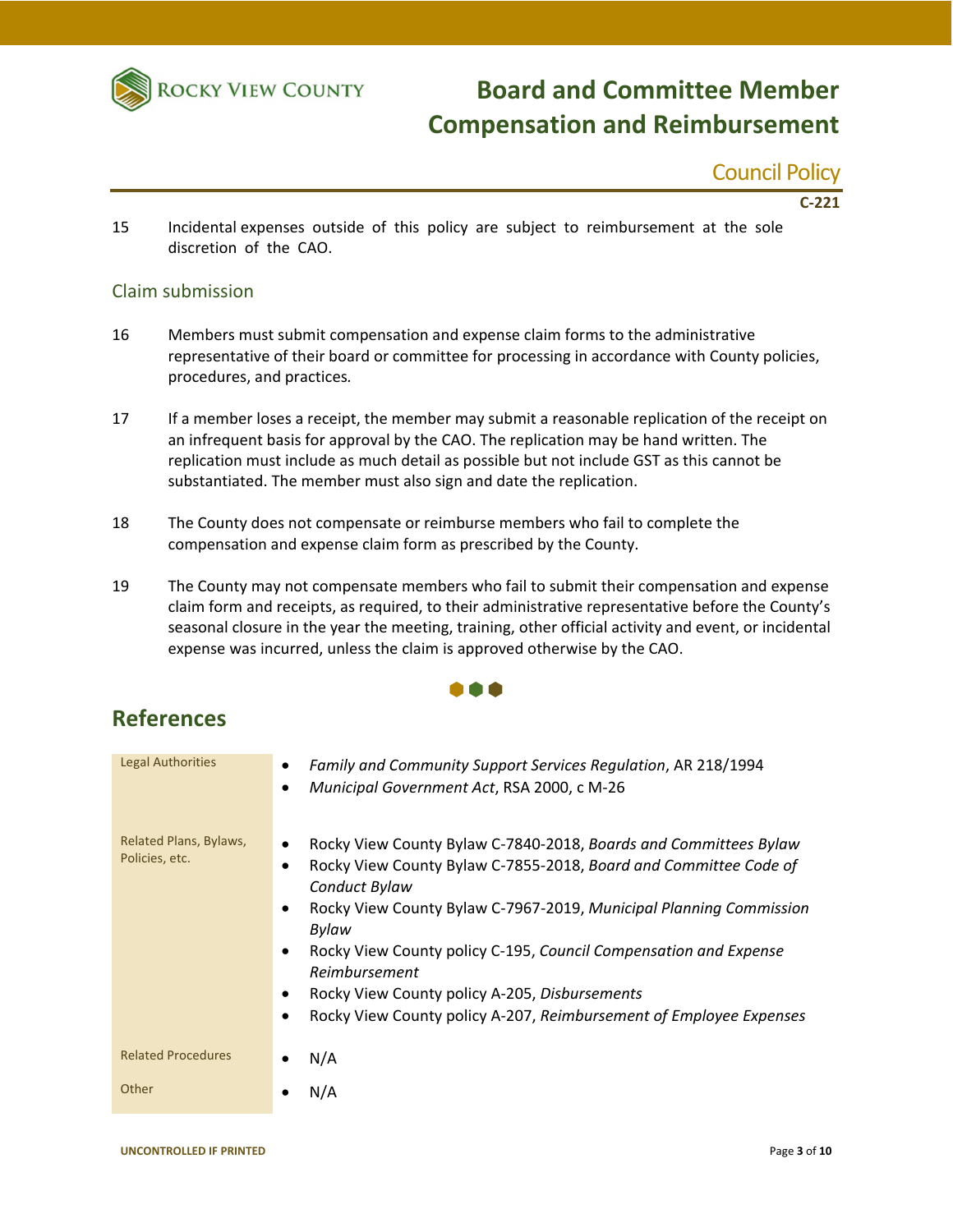

Council Policy **C‐221** I A A **Policy History** Amendment Date – Amendment Date –  $\bullet$  2020 July 28 – Council amended to update policy scope, clarify expenses,<br>Amendment Description expenses, under Schodule A and odd Schodules B and C update Schedule A, and add Schedules B and C 2019 September 10 – Council amended to update formatting and compensation rates Review Date – Review

- Review Date Review  $\bullet$  2020 July 15 Major changes recommended to capture compensation Outcome Description and expense practices, as
	- 2019 August 14 Minor updates recommended to align with current County practices and update compensation rates



## **Definitions**

- 20 In this policy:
	- (1) "ad hoc" means a board or committee formed by Council for a specific task or objective and dissolved after completion of the task or achievement or by Council;
	- (2) "administrative representative" means the County employee responsible for the administrative aspects of a board or committee;
	- (3) "board" means an internal or external board with members appointed by Council;
	- (4) "CAO" means the Chief Administrative Officer;
	- (5) "Chief Administrative Officer" means the Chief Administrative Officer of Rocky View County as defined in the *Municipal Government Act* or their authorized delegate;
	- (6) "commission" means an internal or external commission with members appointed by Council and has the same meaning as board or committee for the purposes of this policy;
	- (7) "committee" means an internal or external committee with members appointed by Council;
	- (8) "compensate" means payment for a member's time and service;
	- (9) "Council" means the duly elected Council of Rocky View County;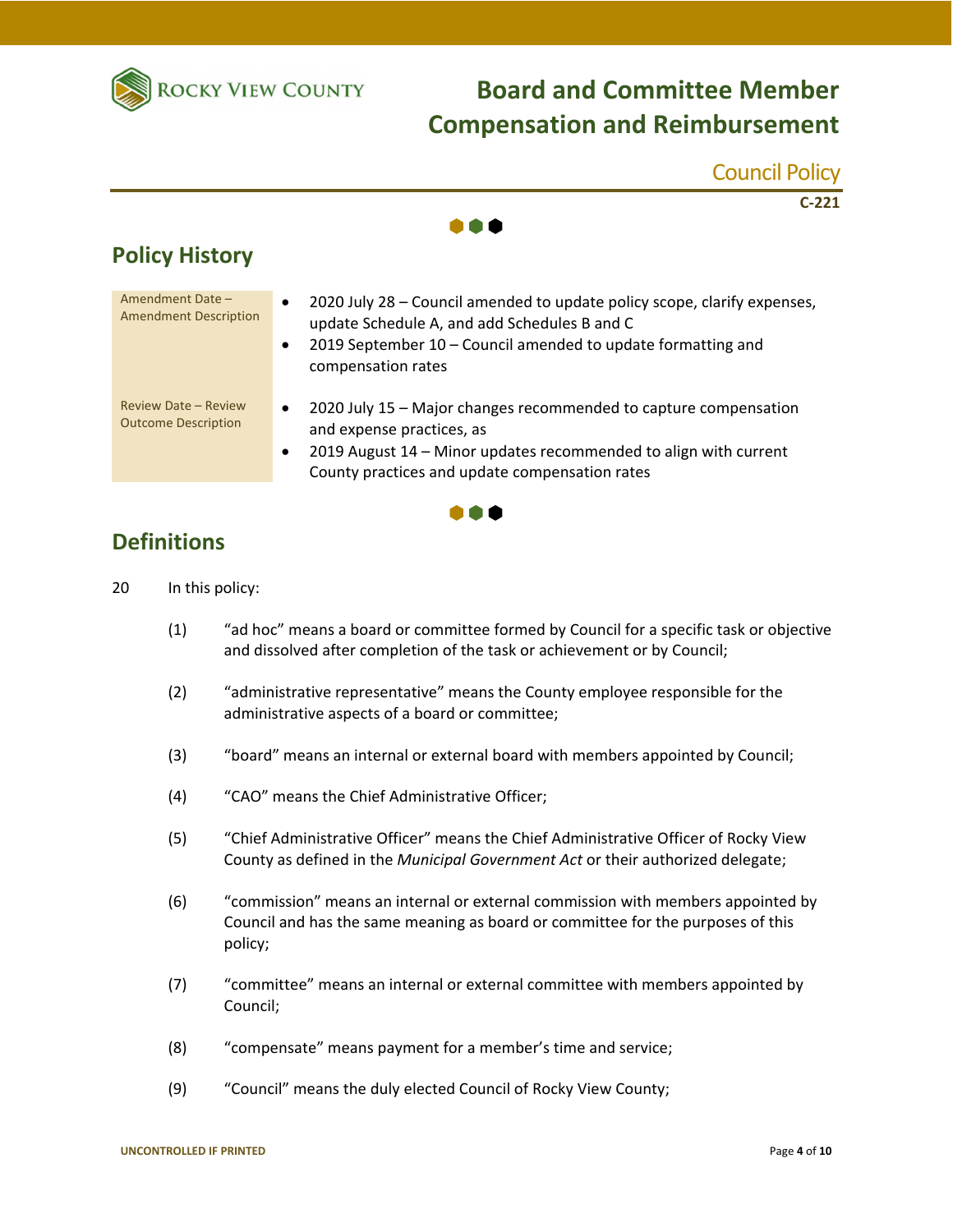

Council Policy

**C‐221**

- (10) "Councillor" means a duly elected member of Rocky View County Council;
- (11) "County" means Rocky View County;
- (12) "*Family and Community Support Services Regulation*" means Alberta's *Family and Community Support Services Regulation*, AR 218/1994 as amended or replaced from time to time;
- (13) "incidental expense" means an out‐of‐pocket cost necessarily incurred by a member to attend meetings, training, or other pre‐approved official activities or events, such as but not limited to accommodation, meals, mileage, parking, travel fares and additional childcare. Incidental expenses do not include any loss of wages and personal expenses, as well as anything else deemed non‐incidental by the Chief Administrative Officer;
- (14) "meeting" means a regular meeting, special meeting, or hearing of a board or committee as permitted by legislation, the applicable terms of reference, and other applicable County bylaws and policies;
- (15) "member" means a person, including a Councillor, appointed by Council to a board or committee, subcommittee, or ad hoc board or committee;
- (16) "official activities or events" means annual general meetings, volunteer appreciation events, program tours, field tours, and other activities or events necessary to the function of the board or committee as authorized by the board or committee's administrative representative;
- (17) "reimburse" means the repayment of money a member spent on an incidental expense;
- (18) "Rocky View County" means Rocky View County as a municipal corporation and the area within its jurisdictional boundaries;
- (19) "seasonal closure" means closure of the County Hall between the Christmas Day and New Year's Day general holidays (or respective days in lieu); and
- (20) "training" means participation at conferences, workshops, or other training activities as authorized by the board or committee's administrative representative, but does not refer to training expenses (e.g. registration, tuition, etc.).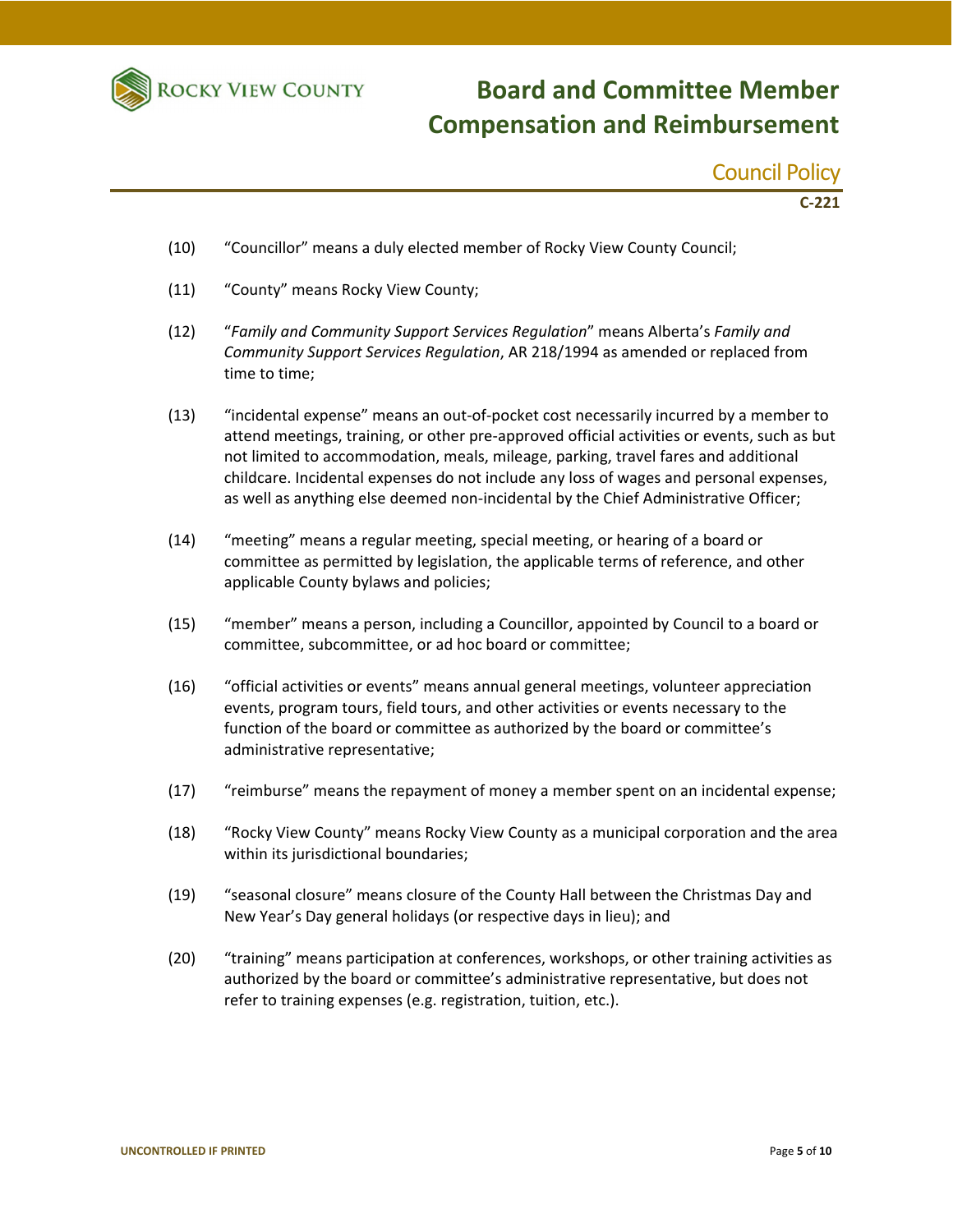

## Council Policy

**C‐221**

## **Schedule A – Compensation Rates**

### **1 Agricultural Service Board and ALUS Partnership Advisory Committee**

|                   | Chair*                 | <b>Members at Large</b> | <b>Councillors</b> |
|-------------------|------------------------|-------------------------|--------------------|
| Meeting per diem  | $$175 - up to 4 hours$ | $$175 - up to 4 hours$  | N/A                |
|                   | $$300 - up to 8 hours$ | $$300 - up to 8 hours$  |                    |
| Training per diem | $$175 - up to 4 hours$ | $$175 - up to 4 hours$  | N/A                |
|                   | $$300 - up to 8 hours$ | $$300 - up to 8 hours$  |                    |

#### **2 Assessment Review Boards**

|                                             | <b>Presiding Officer</b> | <b>Members at Large</b> | <b>Councillors</b>     |
|---------------------------------------------|--------------------------|-------------------------|------------------------|
| Meeting per diem                            | $$175 - up to 4 hours$   | $$175 - up to 4 hours$  | $$175 - up to 4 hours$ |
|                                             | $$300 - up to 8 hours$   | $$300 - up to 8 hours$  | $$300 - up to 8 hours$ |
| Training per diem<br>$$175 - up to 4 hours$ |                          | $$175 - up to 4 hours$  | $$175 - up to 4 hours$ |
|                                             | $$300 - up to 8 hours$   | $$300 - up to 8 hours$  | $$300 - up to 8 hours$ |
| Writing a board<br>decision                 | \$175 per decision**     | \$175 per decision**    | \$175 per decision**   |

#### **3 Marigold Library System Board**

|                                               | <b>Members at Large</b><br>(Paid by Rocky View County) | <b>Members at Large</b><br>(Paid by Marigold Library System) |
|-----------------------------------------------|--------------------------------------------------------|--------------------------------------------------------------|
| Board meeting per<br>diem                     | $$175 - up to 4 hours$<br>$$300 - up to 8 hours$       | N/A                                                          |
| Committee meeting<br>per diem                 | $$125 - up to 4 hours$<br>$$250 - up to 8 hours$       | \$50                                                         |
| Training per diem                             | $$175 - up to 4 hours$<br>$$300 - up to 8 hours$       | N/A                                                          |
| Annual presentation to<br>the County per diem | $$175 - up to 4 hours$<br>$$300 - up to 8 hours$       | N/A                                                          |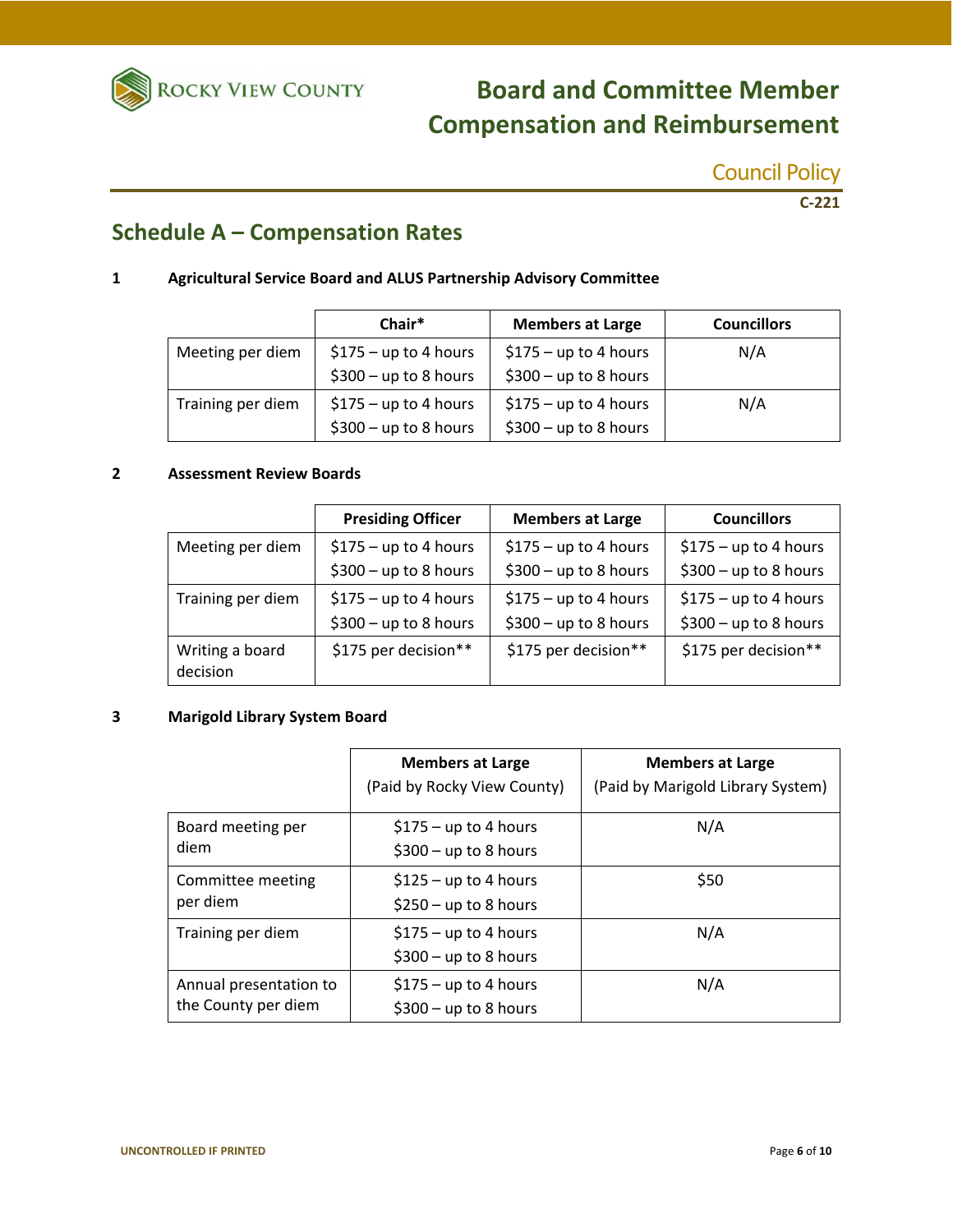

Council Policy

**C‐221**

#### **4 Municipal Planning Commission**

|                   | Chair*                 | <b>Members at Large</b> | <b>Councillors</b> |
|-------------------|------------------------|-------------------------|--------------------|
| Meeting per diem  | $$175 - up to 4 hours$ | $$175 - up to 4 hours$  | N/A                |
|                   | $$300 - up to 8 hours$ | $$300 - up to 8 hours$  |                    |
| Training per diem | $$175 - up to 4 hours$ | $$175 - up to 4 hours$  | N/A                |
|                   | $$300 - up to 8 hours$ | $$300 - up to 8 hours$  |                    |

#### **5 Subdivision and Development Appeal Board and Enforcement Appeal Committee**

|                   | Chair                  | <b>Members at Large</b> | <b>Councillors</b>     |
|-------------------|------------------------|-------------------------|------------------------|
| Meeting per diem  | $$175 - up to 4 hours$ | $$175 - up to 4 hours$  | $$175 - up to 4 hours$ |
|                   | $$300 - up to 8 hours$ | $$300 - up to 8 hours$  | $$300 - up to 8 hours$ |
| Training per diem | $$175 - up to 4 hours$ | $$175 - up to 4 hours$  | $$175 - up to 4 hours$ |
|                   | $$300 - up to 8 hours$ | $$300 - up to 8 hours$  | $$300 - up to 8 hours$ |

\*If the Chair is a Councillor, the Councillor is compensated in accordance with C‐195 and not this policy. \*\* Paid to the one member assigned by the Presiding Office to write the Board's decision.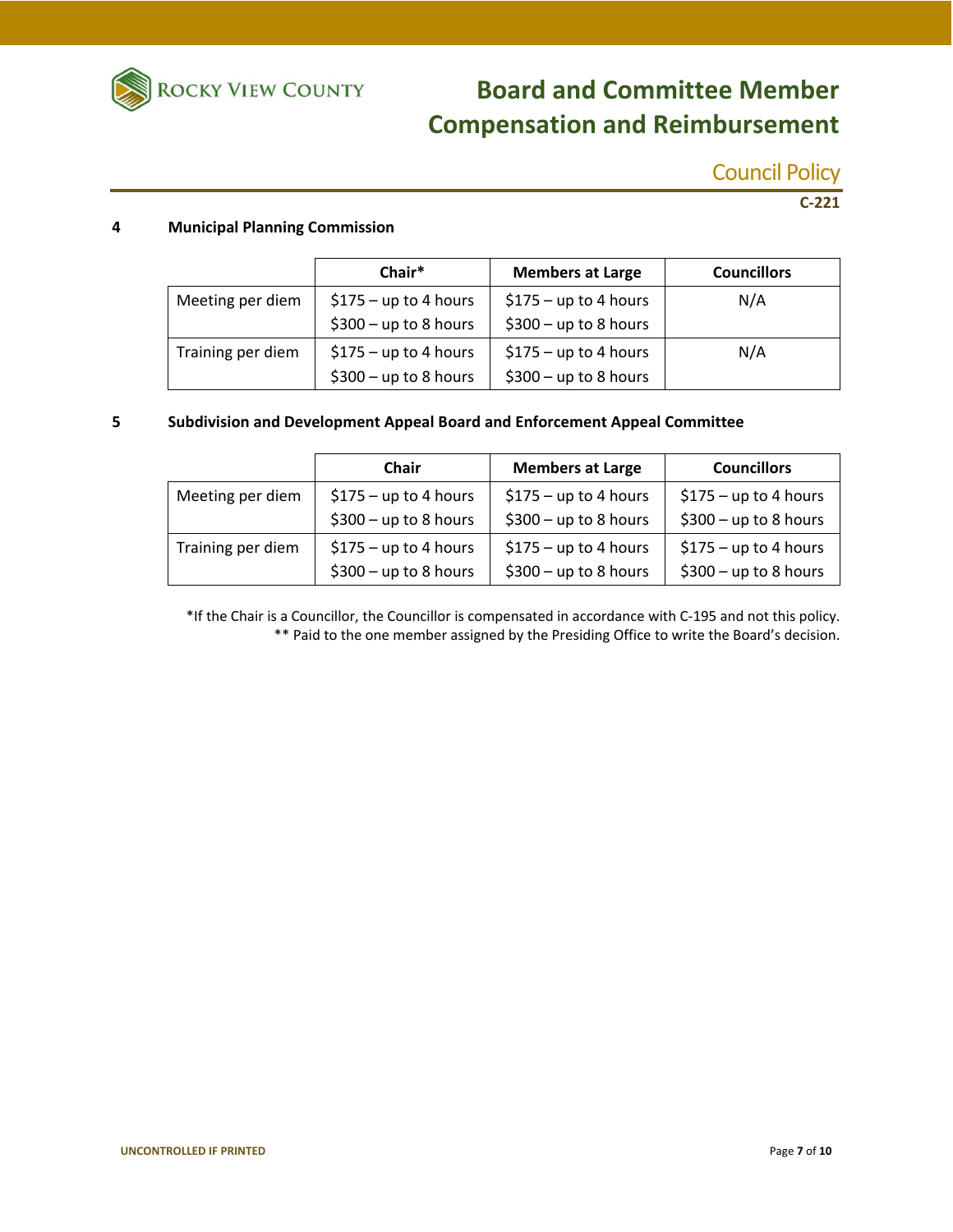

### Council Policy

**C‐221**

## **Schedule B ‐ Reimbursement Rates for Incidental Expenses**

#### Room accommodation

- 1 When a member is required to be away from home overnight to attend a meeting, training, or other official activity or event, the County pays for the costs of a member's hotel room and associated taxes. The County does not reimburse members for other room charges, such as but not limited to room service, meals for spouses, movie rentals, dry cleaning or laundry, and the minibar.
- 2 The administrative representative must book accommodation for members, unless the administrative representative permits otherwise. Rooms must be booked using a government, corporate, or conference rate, if available.
- 3 Members must submit detailed, itemized accommodation receipts that show any GST paid.
- 4 The County reimburses members for internet connection charges if the internet is required to perform board or committee work during the trip.
- 5 Members choosing to use private accommodations must ensure the accommodation is conducive to the purpose of the board or committee business. The eligible rate for private accommodation is \$50.00 per night and no receipts are required.

#### **Meals**

- 6 The County reimburses members for meals if members are required to purchase meals while attending a meeting, training, or other official event. The maximum claimable amounts for meals (including gratuity and excluding GST) are \$15.00 for breakfast, \$20.00 for lunch, and \$35.00 for dinner. The maximum daily limit is \$70.00. No receipts are required.
	- (1) The County expects members to eat the meals supplied at the meeting, training, or other official event, if provided.
- 7 If circumstances require a member to exceed the limits in section 6 of this Schedule, the member must provide original receipts itemizing purchases and a justification for the additional expense. Meal expenses above the limits are approved at the sole discretion of the CAO.
	- (1) The County expects members, when possible, to consult with their administrative representative prior to incurring any additional expense.
- 8 The County does not reimburse gratuities or tips that exceed 15% of the net bill (excluding GST) or for alcohol purchases.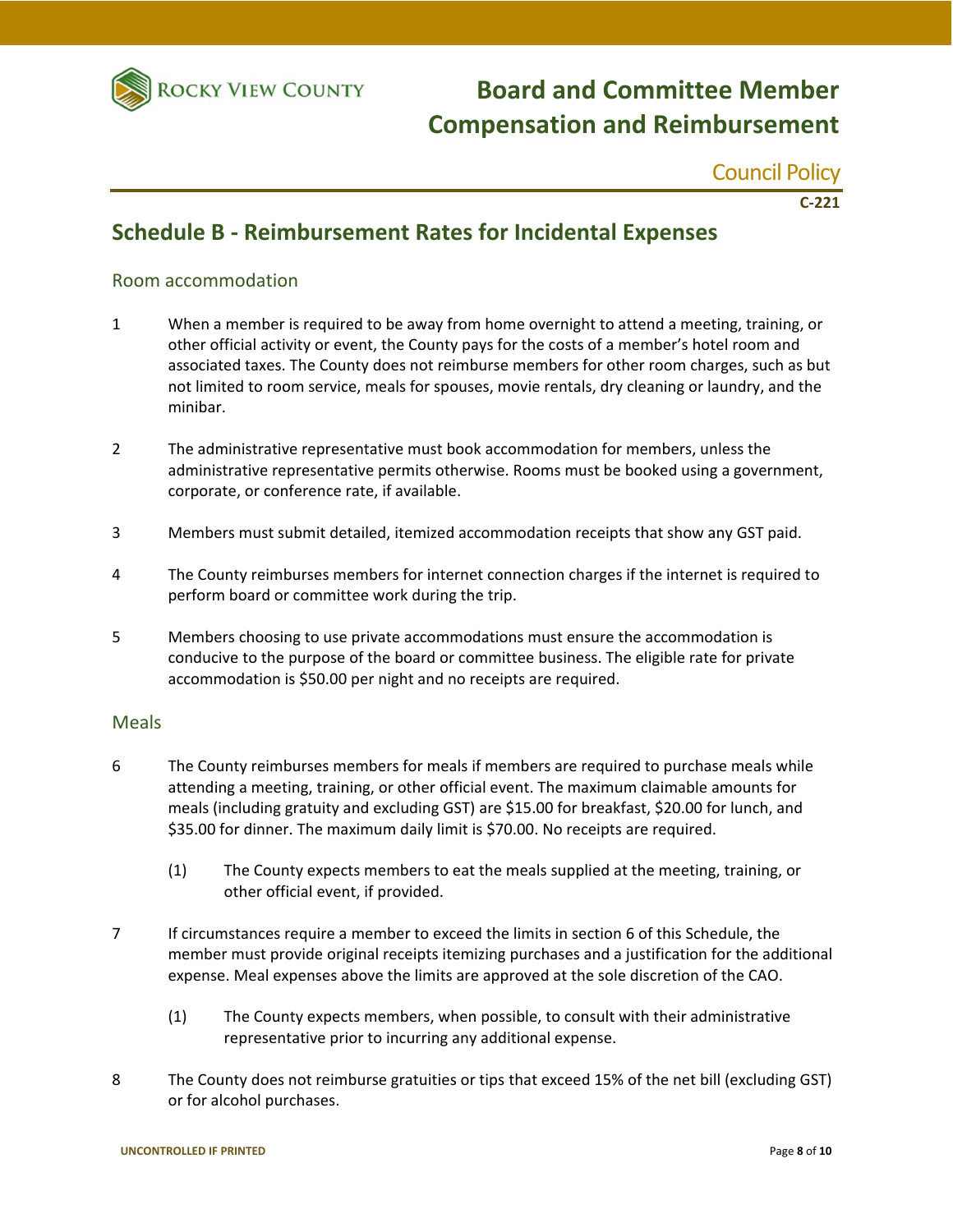

Council Policy

**C‐221**

#### Personal vehicle use

- 9 The County reimburses members for mileage in accordance with Schedule C. Mileage rates include travel to and from meetings, training, and other official activities or events.
- 10 If members claim for compensation and mileage, but no other incidental expenses, then the County pays the mileage with the compensation on a quarterly basis. If members claim mileage with other expenses, then the County pays these expenses at the time of the claim.

#### Parking

- 11 The County reimburses members full parking expenses with receipts. The County does not reimburse members for valet parking when self‐parking options are available.
- 12 When members must use street parking, the County reimburses members up to \$10.00 a day without a receipt.

#### Additional childcare

- 13 The County only reimburses members for additional childcare expenses when
	- (1) the member is required to pay for additional childcare in order to be away from home to attend a meeting, training, or other official activity or event; and
	- (2) the additional childcare expenses are over and above those expenses normally incurred while the member is at work from day to day. The intention is not to reimburse for normal childcare expenses incurred during the member's regular work hours even though the member may be conducting board or committee business.
- 14 The County reimburses members additional childcare expenses at the provincial minimum wage per hour without a receipt.

#### Other incidental expenses

15 For other incidental expenses, such as training expenses (e.g. registration or tuition fees), travel fares (e.g. air travel, taxi, or airport shuttle), vehicle rental, and Parks Canada passes, the County applies its employee expense reimbursement policies and rates. Members must consult their administrative representative prior to incurring such expenses.